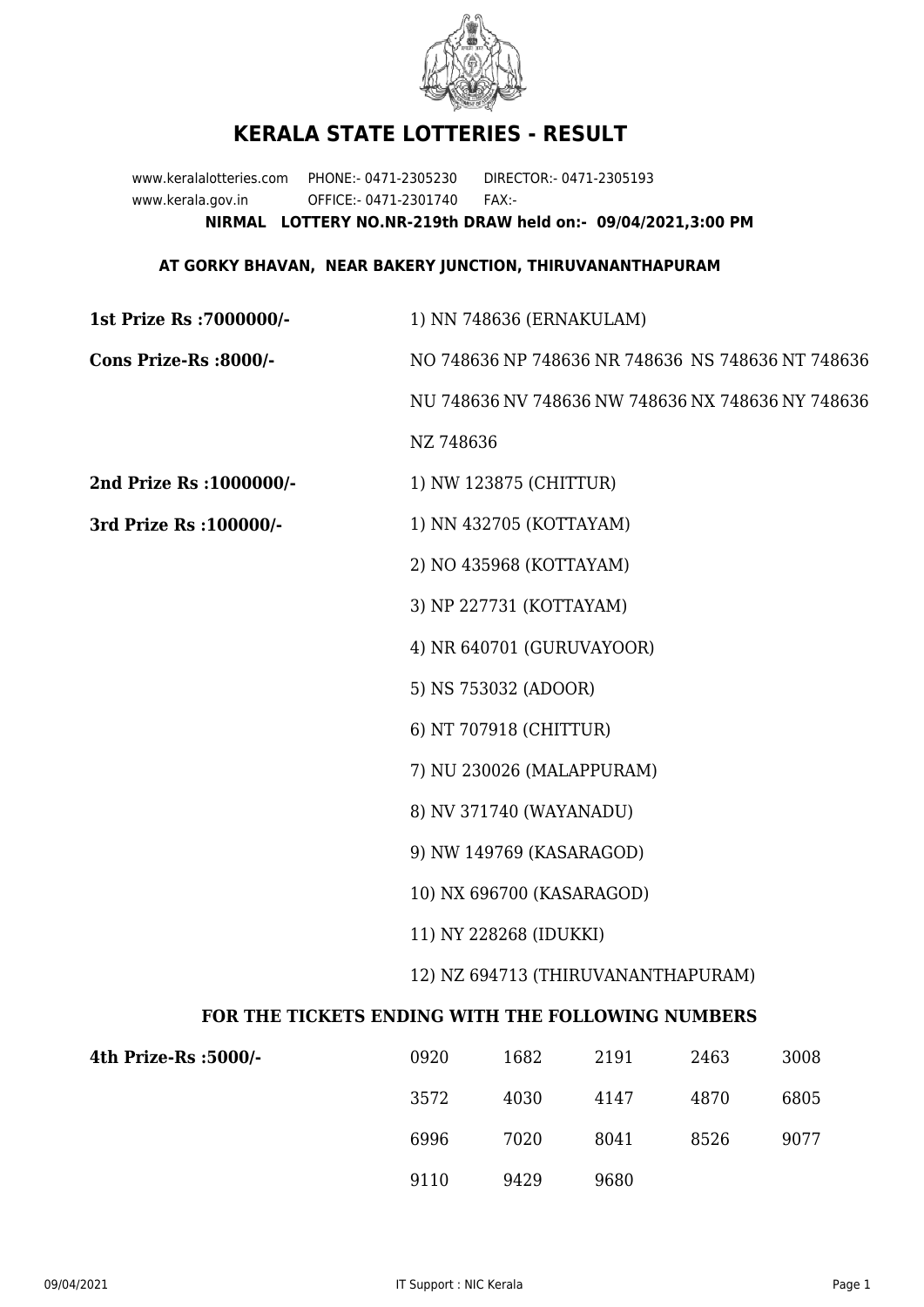| 5th Prize-Rs : 1000/- | 0184 | 0641 | 1227 | 1332 | 1345 |
|-----------------------|------|------|------|------|------|
|                       | 1483 | 1711 | 2226 | 2341 | 2453 |
|                       | 2460 | 2587 | 2616 | 3074 | 3237 |
|                       | 3371 | 4170 | 4258 | 4622 | 4920 |
|                       | 4943 | 5715 | 6634 | 6636 | 6746 |
|                       | 6787 | 6880 | 7005 | 7203 | 7409 |
|                       | 7893 | 7923 | 7998 | 8312 | 8805 |
|                       | 9265 |      |      |      |      |
| 6th Prize-Rs :500/-   | 0043 | 0199 | 0458 | 0738 | 0965 |
|                       | 1008 | 1035 | 1078 | 1093 | 1197 |
|                       | 1314 | 1338 | 1430 | 1872 | 1980 |
|                       | 2205 | 2305 | 2382 | 2397 | 2524 |
|                       | 2722 | 2975 | 2977 | 3102 | 3377 |
|                       | 3549 | 3629 | 3684 | 3693 | 3701 |
|                       | 3833 | 3866 | 3867 | 3901 | 3909 |
|                       | 4325 | 4333 | 4566 | 4748 | 4887 |
|                       | 4988 | 5019 | 5099 | 5325 | 5523 |
|                       | 5561 | 5690 | 5816 | 5831 | 5845 |
|                       | 5932 | 6252 | 6267 | 6426 | 6530 |
|                       | 6556 | 6714 | 7165 | 7263 | 7294 |
|                       | 7352 | 7368 | 7990 | 8201 | 8334 |
|                       | 8440 | 8560 | 8817 | 8876 | 8961 |
|                       | 9202 | 9224 | 9236 | 9428 | 9588 |
|                       | 9660 | 9859 | 9908 | 9933 |      |
| 7th Prize-Rs : 100/-  | 0050 | 0112 | 0142 | 0143 | 0295 |
|                       | 0368 | 0436 | 0453 | 0471 | 0570 |
|                       | 0645 | 0672 | 0725 | 0762 | 0828 |
|                       | 0911 | 0966 | 1060 | 1239 | 1335 |
|                       | 1629 | 1894 | 1921 | 1924 | 1956 |